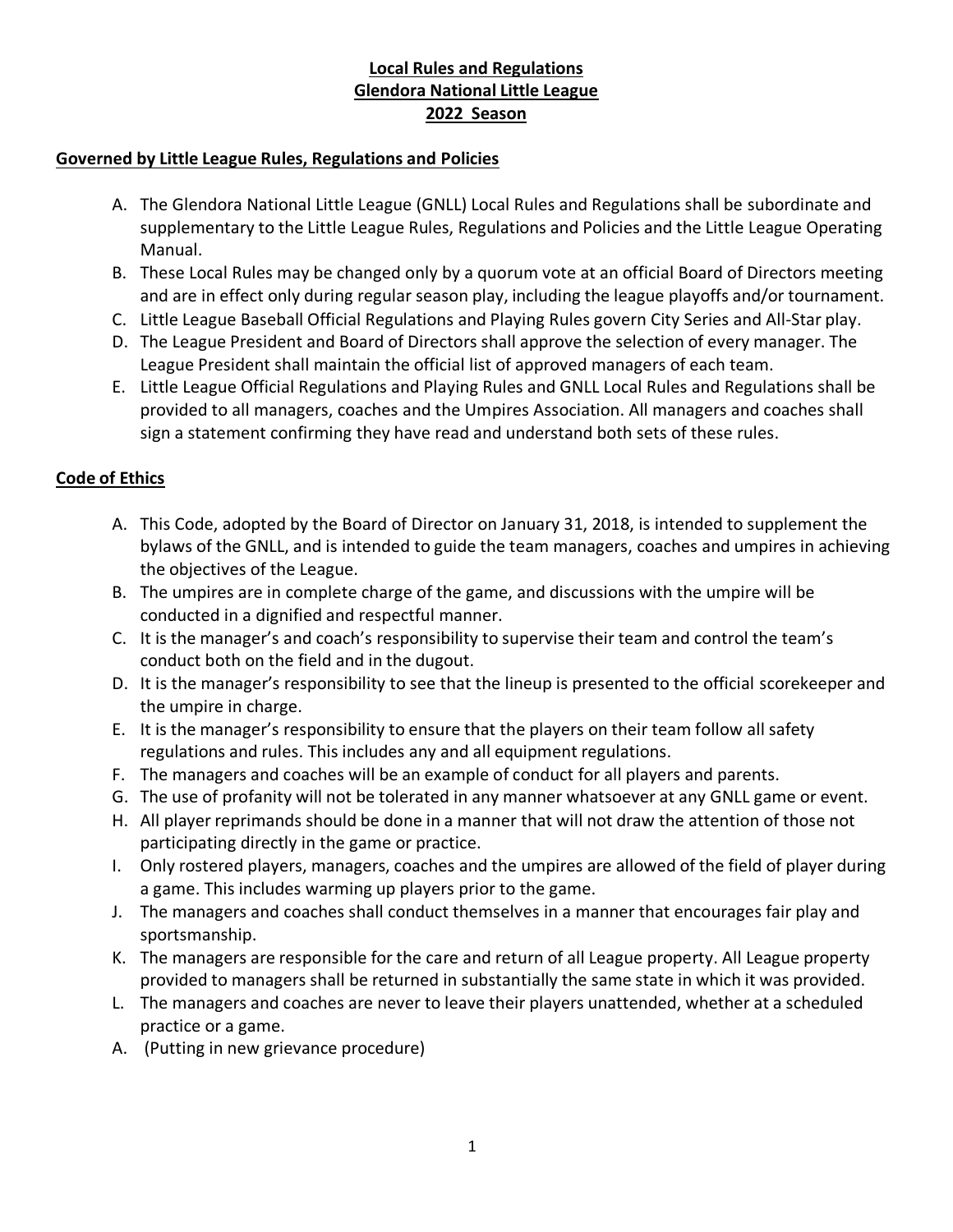- M. There is to be no smoking of any substance whatsoever at any GNLL-maintained facility. This includes (but is not limited to): e-cigs, vapes or any tobacco product. Alcoholic beverages of any kind and any controlled substances are also strictly prohibited.
- N. The managers, coaches and umpires shall not appear at any practice or game under the influence of alcohol or any other controlled substance.
- O. Any manager, coach or player who is ejected from a game shall serve an automatic one-game suspension beginning at the next scheduled game (subject to appeal to the GNLL Board). Any manager, coach or player who is ejected from a game for a third time during a single season shall be suspended for the remainder of the season, including any postseason tournament games.
- P. Any manager, coach, spectator, player or any other person who makes contact with an umpire in an aggressive manner while in the course of an argument will serve an automatic three game suspension beginning on the next scheduled game. In the case of a second occurrence, the offending party shall be suspended for the remainder of the season, including any postseason tournament games.
- Q. Violation of any of the above rules could result in disciplinary action by the Board of Directors of GNLL in accordance with the Constitution and Bylaws of GNLL.

## **Field Decorum (Rule XIV of the Little League Regulations)**

### **The following regulations are directly taken from the Official Regulations and Playing Rules Handbook published by Little League Baseball, Inc., and apply to all levels of play.**

- A. The actions of players, managers, coaches, umpires and League officials must be above reproach. Any player, manager, coach, umpire, spectator or any other person who is involved in a verbal or physical altercation (or any incident of unsportsmanlike conduct) at a GNLL game site or League activity is subject to disciplinary action by the GNLL Board of Directors.
- B. Uniformed players, news photographers, managers, coaches and umpires shall only be permitted within the confines of the playing field just prior to and during games. Batboys and/or batgirls are not permitted. Except for the batter, baserunners and base coaches at first and third bases, all players shall be on their benches in their dugouts or in the bullpen when their team is at bat. When the team is on defense, all reserve players shall be on their benches or in the bullpen.
- C. Two adults may base coach, provided at least one adult manager or coach remains in the dugout at any time players are present in the dugout.
- D. A manager or coach shall not leave the bench or dugout except to confer with a player or an umpire, and only after receiving permission from an umpire.
- E. The use of tobacco, E-cigs, vaping and alcoholic beverages in any form in prohibited on the playing field, benches or dugouts.
- F. Safety Code for Little League
	- a. Responsibility for safety procedures should be that of an adult member of the local league.
	- b. Arrangements should be made in advance of all games and practices for emergency medical services.
	- c. Managers, coaches and umpires should have some training in first-aid. First-Aid Kit should be available at the field.
	- d. No games or practice should be held when weather or field conditions are not good, particularly when lighting is inadequate.
	- e. Play area should be inspected frequently for holes, damage, glass and any other foreign objects or hazards.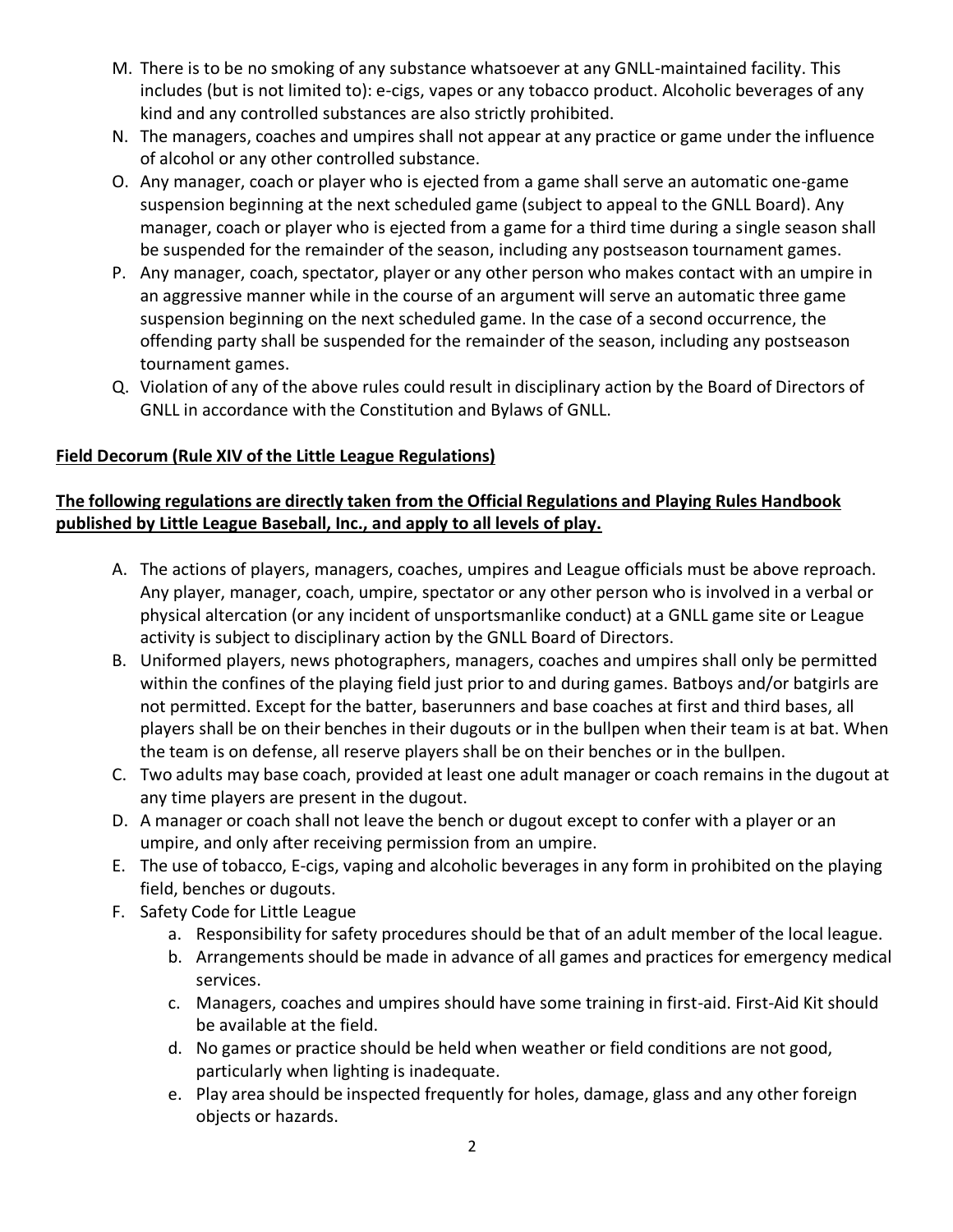- i. Dugouts and bat racks should be positioned behind screens. Only players, managers, coaches and umpires are permitted on the playing field during play and practice sessions.
- ii. Responsibility for keeping bats and loose equipment off the field of play should be that of a regular player assigned for this purpose.
- iii. Procedure should be established for retrieving foul balls batted out of the playing area.
- iv. During practice sessions and games, all players should be alert and watching the batter on every pitch.
- v. During warm up drills, players should be spaced so that no one is endangered by errant balls.
- f. Equipment should be inspected regularly. Make sure it fits properly. Pitching machines, if used, must be in good working order (including extension cords, outlets, etc.) and must be operated only by adult managers and coaches. Batters must wear protective NOCSAE helmets during practice, as well as during games.
- g. Catchers must wear catcher's helmet (with facemask and throat guard), chest protector and shin guards. Male catchers must wear long model chest protector (divisions below Junior League), protective supporter and cup at all times. Skull caps are not permitted.
- h. Except when a runner is returning to a base, head first slides are not permitted. This applies only to Little League (Majors), Minor League and Tee Ball.
- i. During sliding practice, bases should not be strapped down.
- j. At no time should "horse play" be permitted on the playing field.
- k. Parents of a player who wears glasses should be encouraged to provide "Safety Glasses."
- l. Players must not wear watches, rings, pins, jewelry or other metallic items.
- m. Catchers must wear catcher's helmet, face mask and throat guard in warming up pitchers. This applies between innings and in bullpen practice. Skull caps are not permitted.
- n. Batting/catcher's helmets should not be painted unless approved by the manufacturer. Regulations prohibit on-deck batters. This means no player should handle a bat, even while in an enclosure, until it is his/her time at bat. This applies only to Little League (Majors), Minor League and Tee Ball.
- o. Players who are ejected, ill or injured should remain under supervision until released to a parent or guardian.
- G. Role of the Parent
	- a. The parents of millions of Little Leaguers combined with their child, league officials, umpires, managers, coaches and countless volunteer agencies including sponsors, represent an imposing cross section of our world. Little League is not a club in which membership implies babysitting benefits and entertaining privileges. Parents must take the initiative to make the local program successful.
	- b. Practically speaking, Little League is an adult, volunteer project constructed, supervised and assisted by parents who want to extend this benefit to their children. The parent who shirks this responsibility cannot, in turn, expect others to assume the burden.
- H. Evaluations , Drafts and Vacancies
	- a. During evaluations, each candidate will be given the opportunity to (1) bat, (2) field fly balls, (3) field ground balls, (4) throw, and (5) run in competition with children having the same League age. Each of the skills will be graded on a 1 to 5 scale. A total score of 25 points is the highest rating. These evaluations periods will be conducted in the presence of all managers ofthe respective divisions who shall observe the ability of each candidate.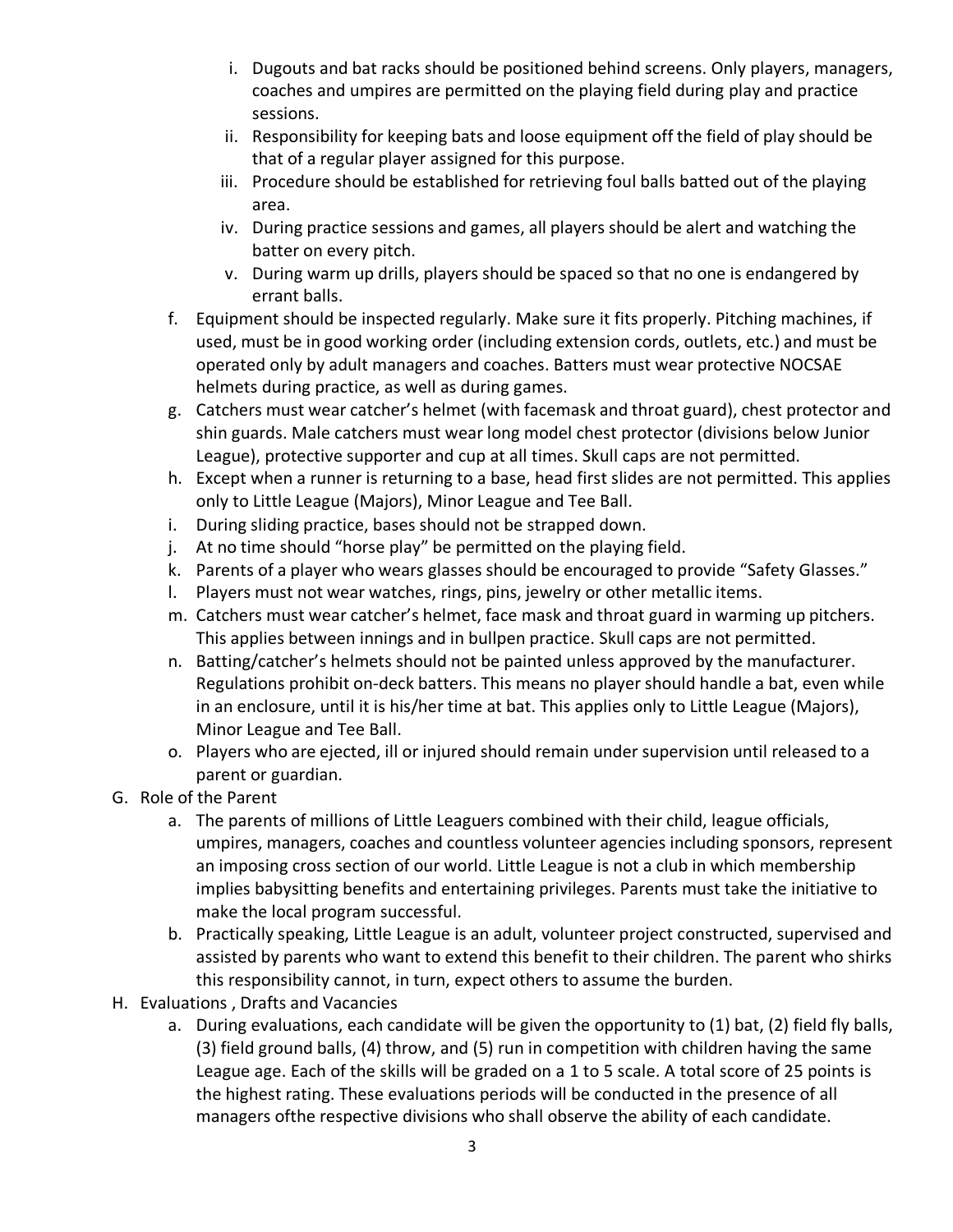- b. All players not at evaluations are eligible for the draft. However, they will be placed on a team at the discretion of the Player Agent (subject to review by the GNLL Board).
	- i. If an 11 year old fails to attend evaluations but wishes to be in Majors, the player's parent will be required to notify the player agent, and all managers will rank the player in question prior to the draft for consideration.
- c. Division Ages
	- i. Majors Division Ages 10, 11, 12
		- 1. 10 year olds will only try out for the Majors Division at the parent's request, and will have to attend both the Majors and AAA evaluations.
		- 2. The amount of 10 year olds allowed to move into the Majors division will depend on:
			- a. Space in the Majors and AAA divisions determined by the player agent when registrations are completed
			- b. Being drafted into the Majors division in the first four (4) rounds of the draft
		- 3. Any 10 year old moving into the Majors Division will not be eligible to be a manager's or coach's option unless approved by a 2/3 vote of the GNLL Board
	- ii. AAA Division  $-$  Ages 9, 10, 11
		- 1. 9 year olds will be eligible to try out for the AAA division only at parent request, and will be required to attend both the AA and AAA evaluations
		- 2. The amount of 9 year olds allowed to move into the AAA division will depend on:
			- a. Space in the AAA and AA divisions determined by the player agent when registrations are completed
			- b. Being drafted into the AAA division in the first four (4) rounds of the draft
		- 3. 9 year olds moving into the AAA division are not eligible to be a manger's or a coach's option unless approved by a 2/3 vote of the GNLL Board
	- iii. AA Division Ages 7, 8, 9
		- 1. 7 year olds will be eligible to try out for the AA division only at parent request, and will be required to attend both the AA and Single A tryouts
		- 2. The amount of 7 years olds allowed to move into the AA division will depend on:
			- a. Space in the AA and Single A divisions determined by the player agent when registrations are completed
			- b. Being drafted into the AA division in the first four (4) rounds of the draft
	- iv. A Division Ages 5, 6, 7
		- 1. 5 years old will be eligible to try out for the A division only if they have played at least 1 year of tee ball and at parent's request
		- 2. Any 5 year old seeking to register in the A division MUST attend tryouts
		- 3. The amount of 5 year olds allowed to move into the A division will depend on:
			- a. Space in the A division and TBall determined by the player agent when registrations are completed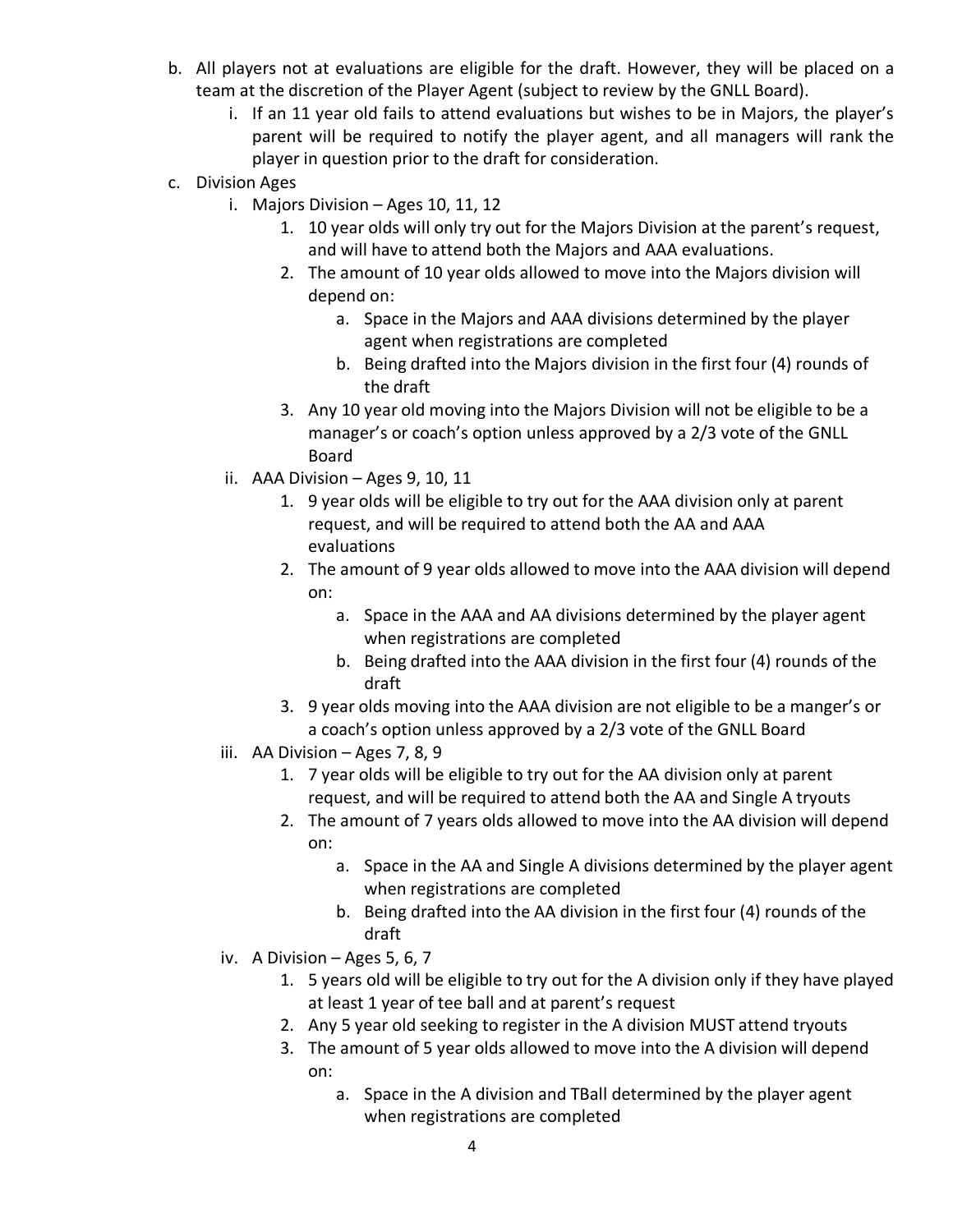- v. They must be drafted by the A division managers
- vi. Tee Ball Division Ages 4, 5, 6
	- 1. There is no draft for the tee ball division. Teams will be assigned by GNLL.
- d. There will be coach's options for drafts in the Majors, AAA, AA and Single A divisions.
- e. Drafts
	- i. In the Majors, AAA, AA and Single A divisions, drafts shall be conducted as follows:
		- 1. Draft will be held in a closed meeting and will include ONLY the approved division managers, League President, League Secretary, Division VP and Player Agent.
		- 2. Single A, AA and AAA shall follow the standard serpentine method of draft selection.
		- 3. The Majors draft will follow a team selection method where all Majors managers divide available players on all Majors teams and the drafted teams are then randomly assigned by the Player Agent.
- I. Identification Cards
	- a. All Board Members, snack bar managers, team parents, managers, coaches, parents or other volunteers must wear an authorized GNLL identification card/badge when working directly with players. Qualifications for receiving this identification card/badge include, but are not limited to, a screening by the GNLL Board, fingerprinting and formal background check.
- J. Official Scorekeepers / Scorebooks
	- a. The Umpire Coordinator is responsible for notifying the Umpire's Association of all regular season, playoff and tournament games
	- b. The home team must provide an official scorekeeper who may not sit in the dugout and may not be a manager or coach from either team. The official scorekeeper shall record the game's start time as established by the home plate umpire in the official scorebook prior to the first pitch of the game. The official scorekeeper must sign the official scorebook along with both managers at the conclusion of the game. Managers will ensure pitching records are recorded in the official scorebook (i.e. inning pitched in a game, etc.).
	- c. An official scorebook shall be maintained for each division and are stored in the snack bar cabinet drawers. Official scorebooks will not be removed from the premises except by the Umpire-In-Chief or the League Scorekeeper. Changing the official scorebook after a completed game shall only be performed by the Umpire Coordinator or the League Scorekeeper, with the direct approval of the GNLL Board.
	- d. Should the scorekeeper choose, they may use the scoring function in the Gamechanger application
		- i. If they choose to do so, they must email the official score to the applicable GNLL Division VP the same day as the game in question
		- ii. The GNLL Division VP will be responsible for keeping all electronically submitted scores on record for possible review if necessary
	- e. If a player is removed from a game for disciplinary reasons, the official scorekeeper shall be informed and the action shall be recorded in the official scorebook.
- K. Game Notifications, Situations, Cancellations, Terminations, Protests and Rescheduling
	- a. Only the League President or Umpire Coordinator in conjunction with a GNLL Board Member can cancel a game. In the event of a game cancellations, the Umpires Association shall beadvised at least one (1) hour prior to the scheduled game time.
	- b. If, at the start of a game (start time determined by the umpire), a team does not have eight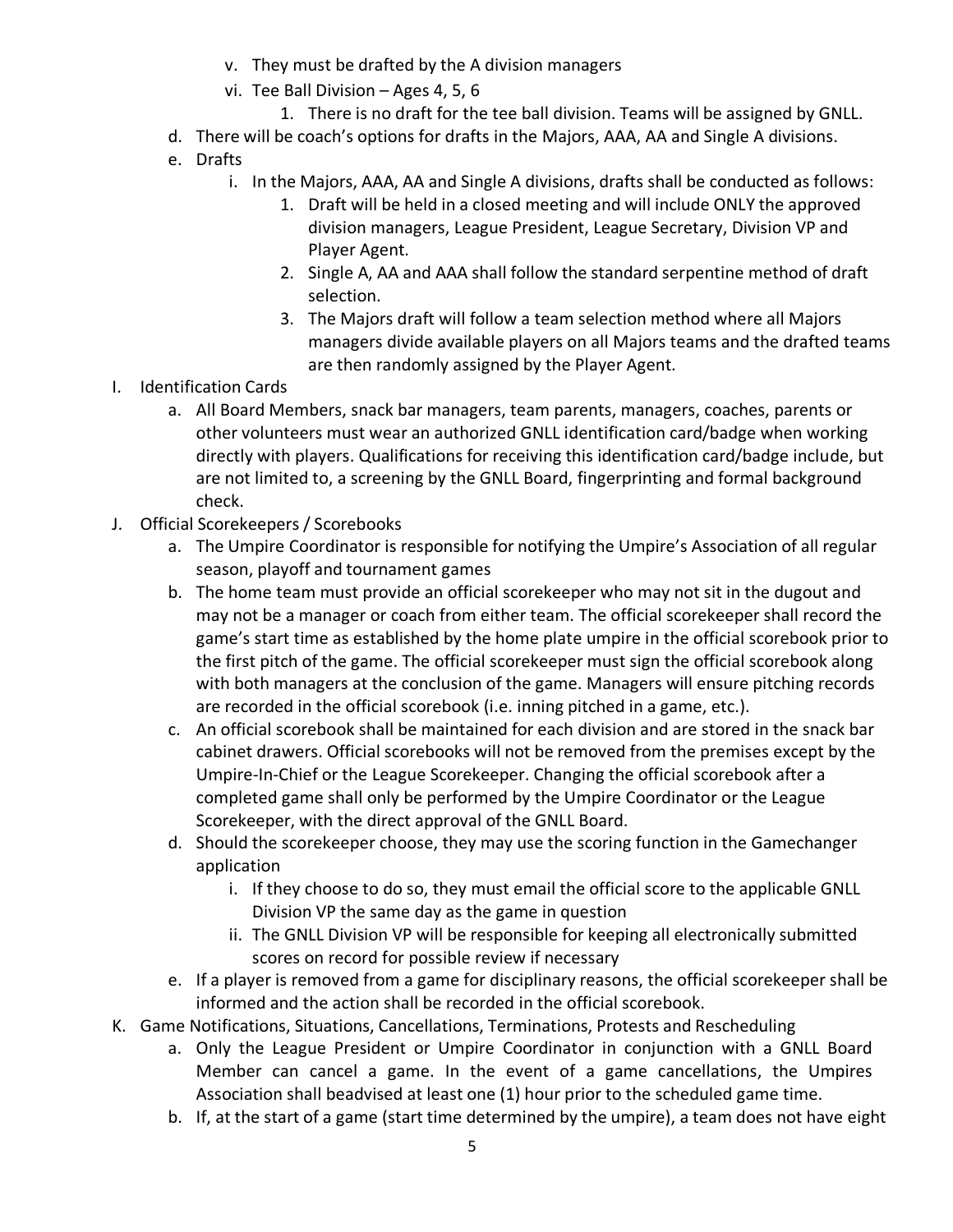- (8) eligible players in the dugout ready to play:
	- i. The game will be postponed to the next available Friday make-up day. It is the responsibility of the manager of the team who could not field eight (8) players to arrange for an umpire for the rescheduled game with the Umpire-In-Chief.
	- ii. If the same team does not field eight (8) players at the rescheduled game, that team forfeits the game and the opposing team is awarded one (1) point
	- iii. If the opposing team at the rescheduled game cannot field eight (8) players, the game will again be rescheduled to the next available Friday make-up day
	- iv. If either team cannot field eight (8) players at the rescheduled game, that teamforfeits the game and the opposing team is awarded one (1) points
	- v. If BOTH teams cannot field eight (8) players at this third rescheduled game, the result will be a tie and each team will receive ½ point.
	- vi. Exception applies to rescheduled games which fall within or would affect interleague play, which will be rescheduled at a later date.
- c. For Majors, AAA, AA divisions, the League President may reschedule games if both managers and the Division VP are notified at least seven (7) days in advance and all agree to the rescheduling. The League Scorekeeper, Umpire-In-Chief, Safety Director, Field Maintenance Director and Snack Bar Manager should also be informed of the reschedule.
- d. Games delayed due to rain will be made up on the first available Friday for the Majors, AAA and AA divisions. Any manager who intentionally attempts to manipulate a rescheduled game will face review by the GNLL Board and possible disciplinary action.
	- i. Exception applies to rescheduled games that fall within or would affect interleague play, which will be rescheduled for a later date.
- e. Weekday games will have an established curfew set at Sunset time as published by https://sunrise-sunset.org/us/glendora-ca. The applicable location for purpose of this rule will be Glendora, CA 91741. A list of the sunset times, by date, will be available in the GNLL Snack Bar for reference.
- f. Any game that has been cancelled or delayed MUST be rescheduled and played based on the above terms, subject to time and date availability to be determined by the League President and Division VP.

# **Field Preparation, Maintenance and Utilization**

- A. No scheduled practices shall conflict with scheduled field maintenance
- B. Both teams are responsible for picking up trash on their respective sides of the field and around the general playing areas after each game. Both managers of the last game are responsible for staying until the respective field is clean and secured.
- C. Visiting teams are responsible before each game for the following:
	- a. Bringing out the trash cans from the equipment room
	- b. Dragging the field
	- c. Chalking the baselines
	- d. Preparing the pitcher's mound
	- e. Properly installing the bases
	- f. Preparing the field
- D. Home teams are responsible before each game for the following:
	- a. Bringing the appropriate game balls and scorebook to the field from the GNLL snack bar
- E. Home teams are responsible after each game for the following: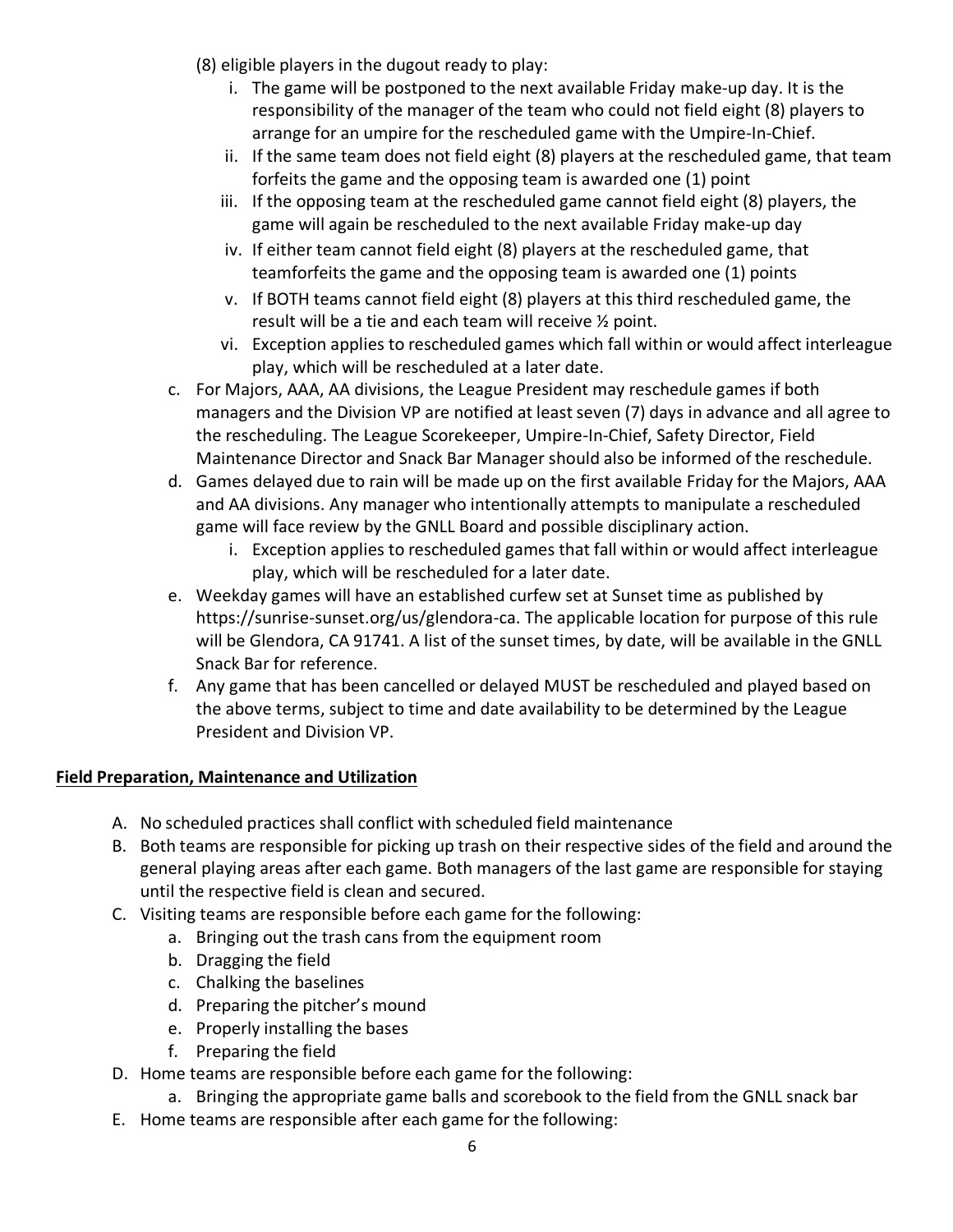- a. Dragging the field
- b. Returning all equipment and bases to the appropriate location
- c. Emptying all trash cans and returning them to their appropriate location
- d. Cleaning the field, dug outs and spectator areas
- F. For games on the Majors field, the home team shall stay at the field and escort the snack bar crew to their cars after they have cleaned up. During interleague play hosted by GNLL, the HOME TEAMis responsible for all field set up, clean up and securing all equipment.
- G. If a manager does not comply with their respective field duties two verbal warnings will be issued by the division Vice President, each followed by email confirmation. The third violation may result in disciplinary action from the GNLL Board.
- H. Batting Cages

On days when games are played concurrently on the Majors, AAA and AA fields, one cage will be allotted for each game. Home team will have use of the cage for 25 minutes beginning one hour before game time. The visiting team will have the cage for the last 25 minutes prior to the start of the game.

- i. The game on the Majors field will have the cage closest to the Majors field
- ii. The game on the AAA field will have the cage closest to the tennis court
- iii. The game on the AA field will have the cage next to that field
- I. Visitors may take infield practice 30 minutes before the game for 10 minutes. Home team may take infield practice 20 minutes before the game for ten minutes.
- J. All Star, Postseason and Interleague Play
	- a. A single game between the winner of the regular season and the winner of the end of season tournament will determine which team in each division plays in the City Series game.
	- b. Selections for All Star Team Managers shall be determined by a vote of the GNLL Board
	- c. Selection of All Star Players will be as follows, pending the number of registered players in each division and determination by the managers of each division subject to review by the GNLL Board:
		- i. There may be five (5) "Sanctioned Little League" All Star teams. Senior, Junior, 11-12 years old (Little League Tournament), 10-11 years old, 9-10 years old
		- ii. There may be one 8 and 9 year old team if allowed by District 20 and the league hosting the tournament
		- iii. There may be one 7 and 8 year old team if allowed by District 20 and the league hosting the tournament
		- iv. There may be one 6 and 7 year old team if allowed by District 20 and the league hosting the tournament
		- v. All players of eligible age and who have played in 60% of regular season games shall be on the ballot (with the exception of 12 year old Minors players) 1. .
		- vi. Selection of the players shall be made as follows:
			- 1. Majors managers will choose the 11-12 year old team
			- 2. Majors manager will choose the 10-11 year old team
			- 3. AAA managers will choose the 9-10 year old team
			- 4. AA managers will choose the 8 and 9 year old teams
			- 5. A managers will choose the 6 and 7 year old teams
		- vii. Prior to voting, the managers of each division will have an opportunity to discuss players on their team that should be voted as All Stars. Managers may cast votes for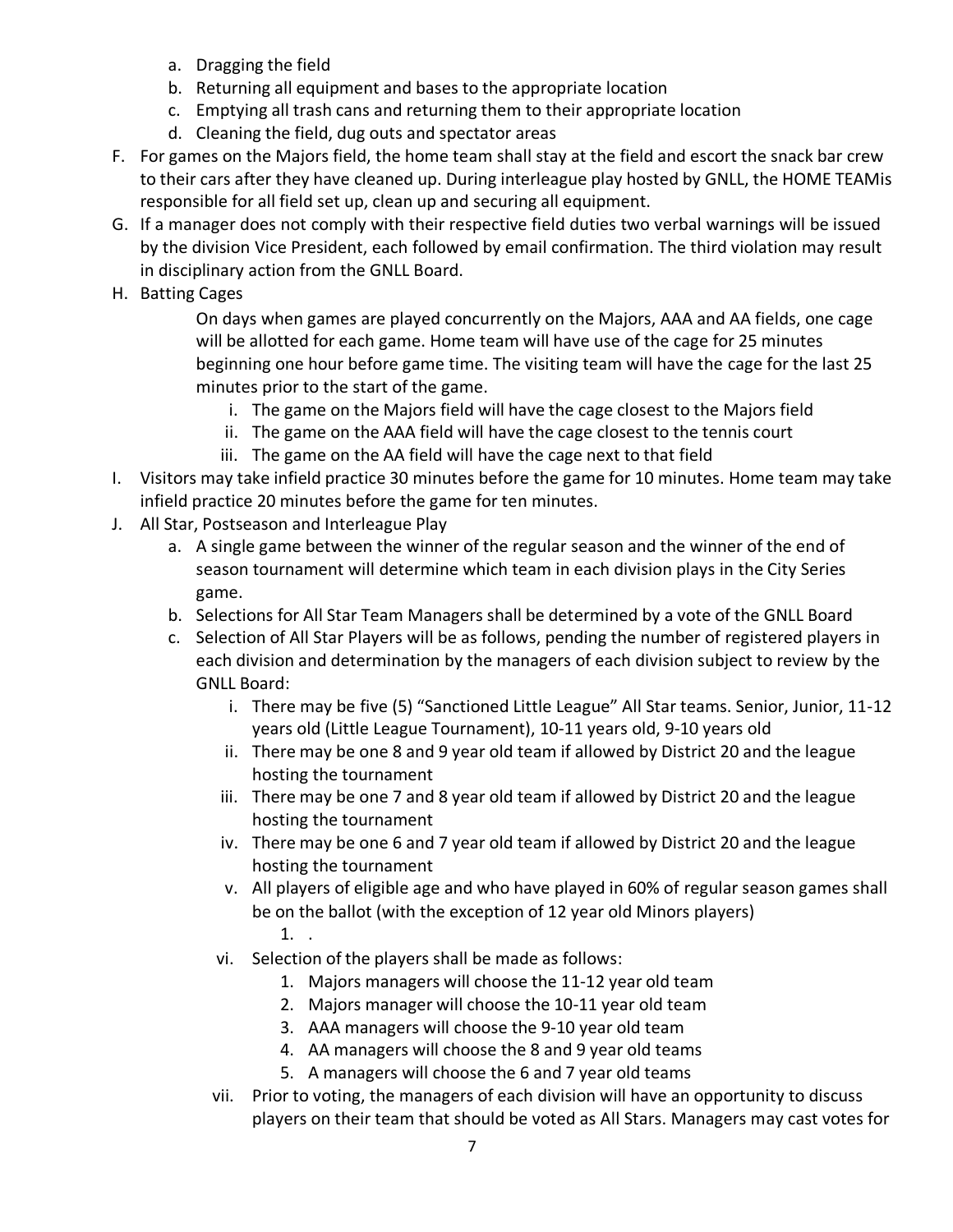up to ten (10) players, and cannot vote for their own players. Ballots will be tabulated with unanimous selections being counted first, followed by those falling one vote less than unanimous and so on

- 1. For the 6-7 year old All Star team, the managers will vote for all 12 players
- viii. The manager assuming the responsibility of the All Star team will have the opportunity to fill all remaining vacancies from all eligible players in each division, regardless of the number of votes received by those players.
	- 1. For the 6-7 year old All Star team, the manager may select additional players over 12 once the team has been selected
- ix. There is no stipulation that every team be represented in each Division's final All Star tabulations.
- x. Every All Star team will have at least 12 players.
- xi. Each All Star player and family will sign an All Star commitment form indicating that they will be present for games and practices for the duration of the All Star Tournament. If a selected player cannot be present for the games or otherwise declines to participate, they will be replaced with the next highest voted player

#### **Division Rules**

- A. Tiebreaker Rule
	- a. If two teams are tied at the end of regular season play in their division standings, the winner of the division shall be determined as follows:
		- i. Initially, by the winner of head to head games between the two tied teams in question;
		- ii. Second, by whichever of the two teams has allowed less runs against (RA);
		- iii. Finally, by whichever team has scored more runs (RF).
- B. Majors Division Rules (In addition to Little League Rules)
	- a. Each team must bat the entire roster
	- b. If a game is called before it has become a regulation game, but after more than one inning has been played, it shall be resumed exactly where it left off at the next scheduled meeting OR the Friday preceding playoff games, whichever comes first.
	- c. Managers must have valid pitching affidavits with them at all games. If a manager did not have affidavit:
		- i. He would get a warning, (followed by an email confirmation by the division Vice President)
		- ii. The next offense would be a one game suspension.
		- iii. Likewise, if any manager selects an ineligible pitcher (whether knowingly or unknowingly), he will receive a warning (followed by an email confirmation by the division Vice President). The next offense would be a one game suspension.
	- d. Protective cups are mandatory for all male players
	- e. Mercy Rule is in effect (called when any team has a  $10+$  run lead after the  $4<sup>th</sup>$  inning). In the event of application of the Mercy Rule to any game:
		- i. The official score will be the score at the time of application of the Mercy Rule
	- f. Any further game played after application of the Mercy Rule will be at the discretionof the managers involved, and will be solely to allow for experience of the players and not toward any official game scoring
- C. AAA Division (In addition to Little League Rules)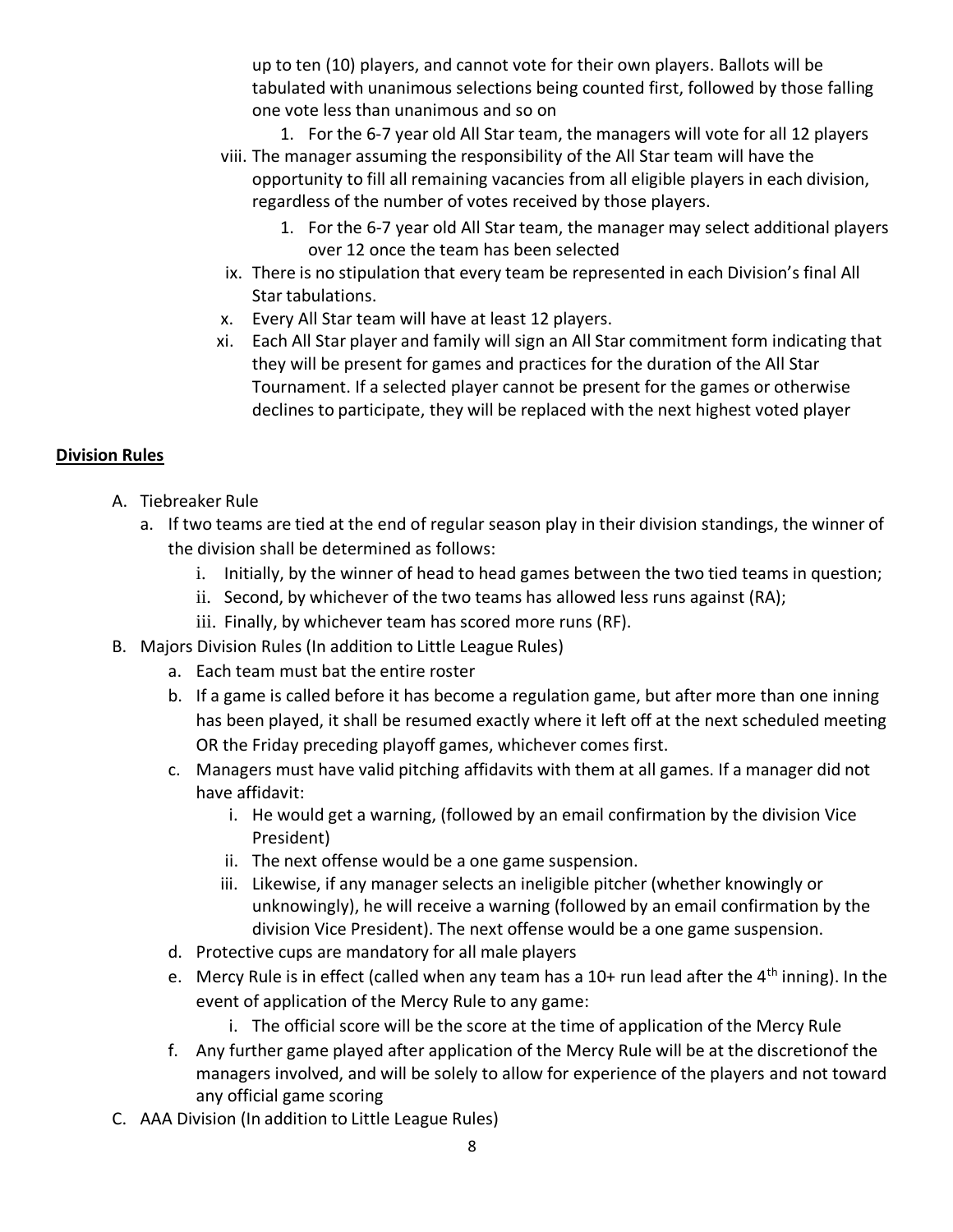- a. Each team must bat the entire roster
- b. There is a 5 run maximum limiting the runs any team can score in a single inning. When the 5<sup>th</sup> run is scores, the batting team's at-bat is concluded
- c. Protective cups are mandatory at all times for all male players
- d. The following rules apply to players as pitchers:
	- i. The strike zone is enlarged for more batter participation (approximately from the batter's knees to the shoulders)
	- ii. No 12 year old will be permitted to pitch in the AAA division
- e. The dropped third strike rule will not be in effect until April 1 or following the first 6 games of the season, whichever occurs first.
- f. Mercy Rule is in effect (called when any team has a  $10+$  run lead after the  $4<sup>th</sup>$  inning). In the event of application of the Mercy Rule to any game:
	- i. The official score will be the score at the time of application of the Mercy Rule
	- ii. Any further game played after application of the Mercy Rule will be at the discretion of the managers involved, and will be solely to allow for experience of the players and not toward any official game scoring
- g. The Infield Fly Rule will be in effect
- h. Managers must have valid pitching affidavits with them at all games. If a manager did not have affidavit:
	- i. He would get a warning, (followed by an email confirmation by the division Vice President)
	- ii. The next offense would be a one game suspension.
	- iii. Likewise, if any manager selects an ineligible pitcher (whether knowingly or unknowingly), he will receive a warning (followed by an email confirmation by the division Vice President). The next offense would be a one game suspension.
- i. Game Length Games do not exceed 6 innings, except as noted below
	- i. Weekday games (Friday games included) do not have a time limit
	- ii. A maximum total game of 7 innings will be played if tied after the 6<sup>th</sup> inning
	- iii. If a game is called due to darkness by the official umpire after a complete game has been played, the final score will revert back to the last completed inning
	- iv. For weekend games, no new inning will be played after 120 minutes of play (2 hours)
		- 1. Once an inning starts, it will be completed
		- 2. All games continue to play regardless of the score until the 2 hour mark, or six inning have been reached, whichever occurs first
		- 3. In the event there is a tie score at the end of 6 innings and 120 minutes of game play has not been reached, the game shall continue one additional inning
- D. AA Division Rules (In addition to Little League Rules)
	- a. Each team must bat the entire roster
	- b. No player may sit more than two innings in a game
	- c. There is a 5 run maximum that may be scored by any team in an inning. When the  $5<sup>th</sup>$  run is scores, the batting team's at-bat is concluded
	- d. There is no Infield Fly Rule
	- e. Home will remain closed only on passed balls to the catcher from the pitcher until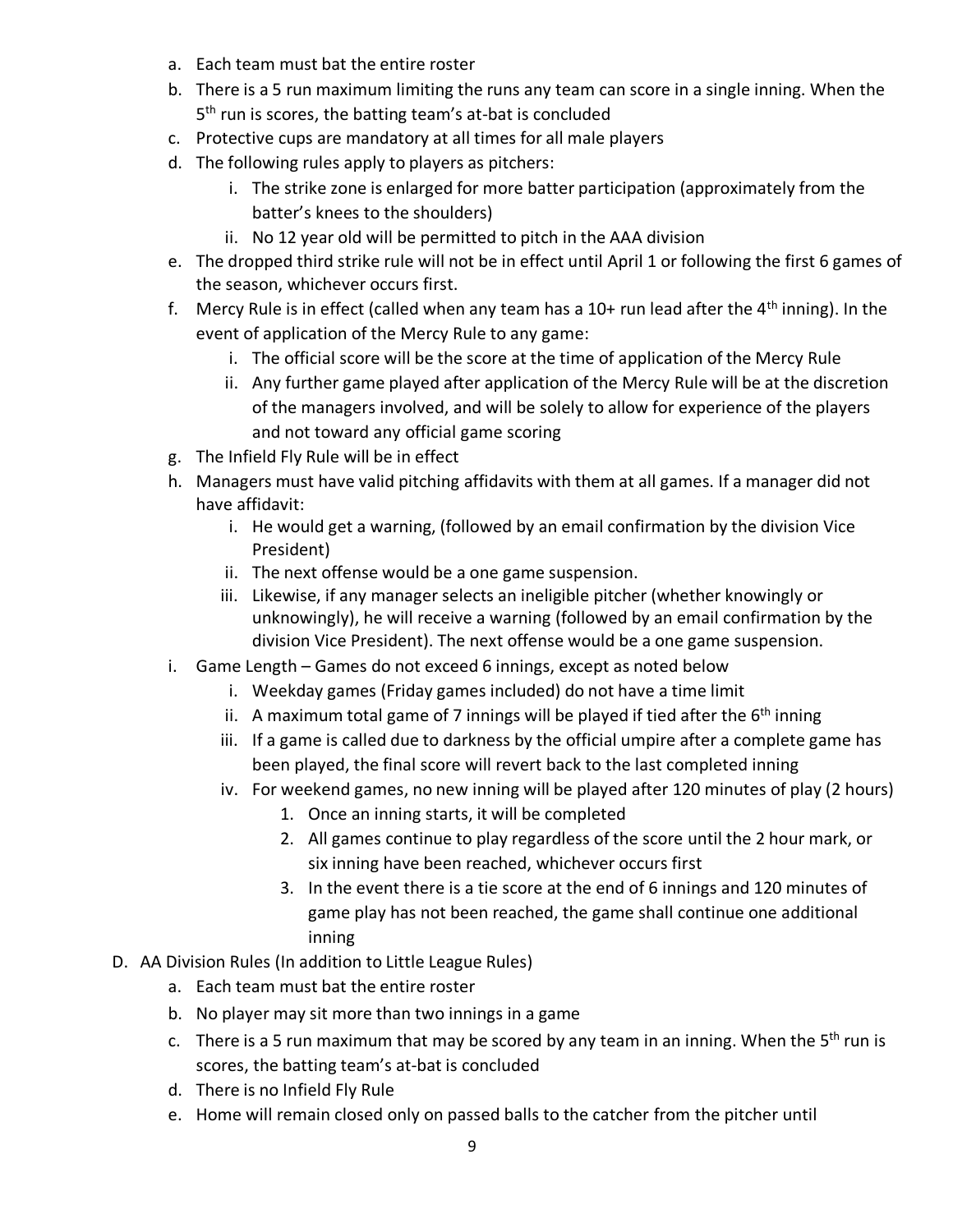April 1 or following the first 6 games of the season, whichever comes first.

- f. All pitchers will pitch 50 pitches or less until April 1 or following the first 6 games of the season, whichever comes first.
- g. Mercy Rule is in effect (called when any team has a 10+ run lead after the 4<sup>th</sup> inning)
	- h. The official score will be the score at the time of application of the Mercy Rule
	- ii. Any further game played after application of the Mercy Rule will be at the discretion of the managers involved, and will be solely to allow for experience of the players and not toward any official game scoring
- i. Protective cups are mandatory for all male players
- j. The following rules apply to pitchers in the division:
	- i. No wrist-breaking pitches.
	- ii. The strike zone will be enlarged for more batter participation (approximately from the batter's knees to the shoulders)
	- iii. 10 year olds who are not drafted into the AAA division will have full playing rights in the AA division, including pitching
		- 1. In the event a request is made to keep at 10 year old in the AA division, that 10 year old will not be allowed to pitch in the AA division
- k. Managers must have valid pitching affidavits with them at all games. If a manager did not have affidavit:
	- i. He would get a warning, (followed by an email confirmation by the division Vice President)
	- ii. The next offense would be a one game suspension.
	- iii. Likewise, if any manager selects an ineligible pitcher (whether knowingly or unknowingly), he will receive a warning (followed by an email confirmation by the division Vice President). The next offense would be a one game suspension
- l. Game Length
	- i. All games (weekday and weekend) No new inning after 120 minutes of play (2 hours)
	- ii. Once an inning starts, it will be completed
	- iii. All games continue to play regardless of the score until the 2 hour time limit or six innings have been reached, whichever occurs first
	- iv. In the event there is a tie score at the end of six innings, and the 120 minute time limit has not been reached, the game shall continue one additional inning
	- v. If a game has been called due to darkness by the official umpire after a complete game has been played, the final score will revert back to the last completed inning
- m. Field Use and Maintenance

For games on the AA field:

- 1. The designated home team manager will be responsible for erecting the fence prior to the game, and the designated away team manager will be responsible for taking down the fence at the conclusion of the game.
- 2. On Saturday, the home team manager of the first game is responsible for erecting the fence before the game and the away team manager of the final game is responsible for removing it afterward and returning it to the equipment area.
- 3. A ball that rolls under or through the fence, touched or untouched, is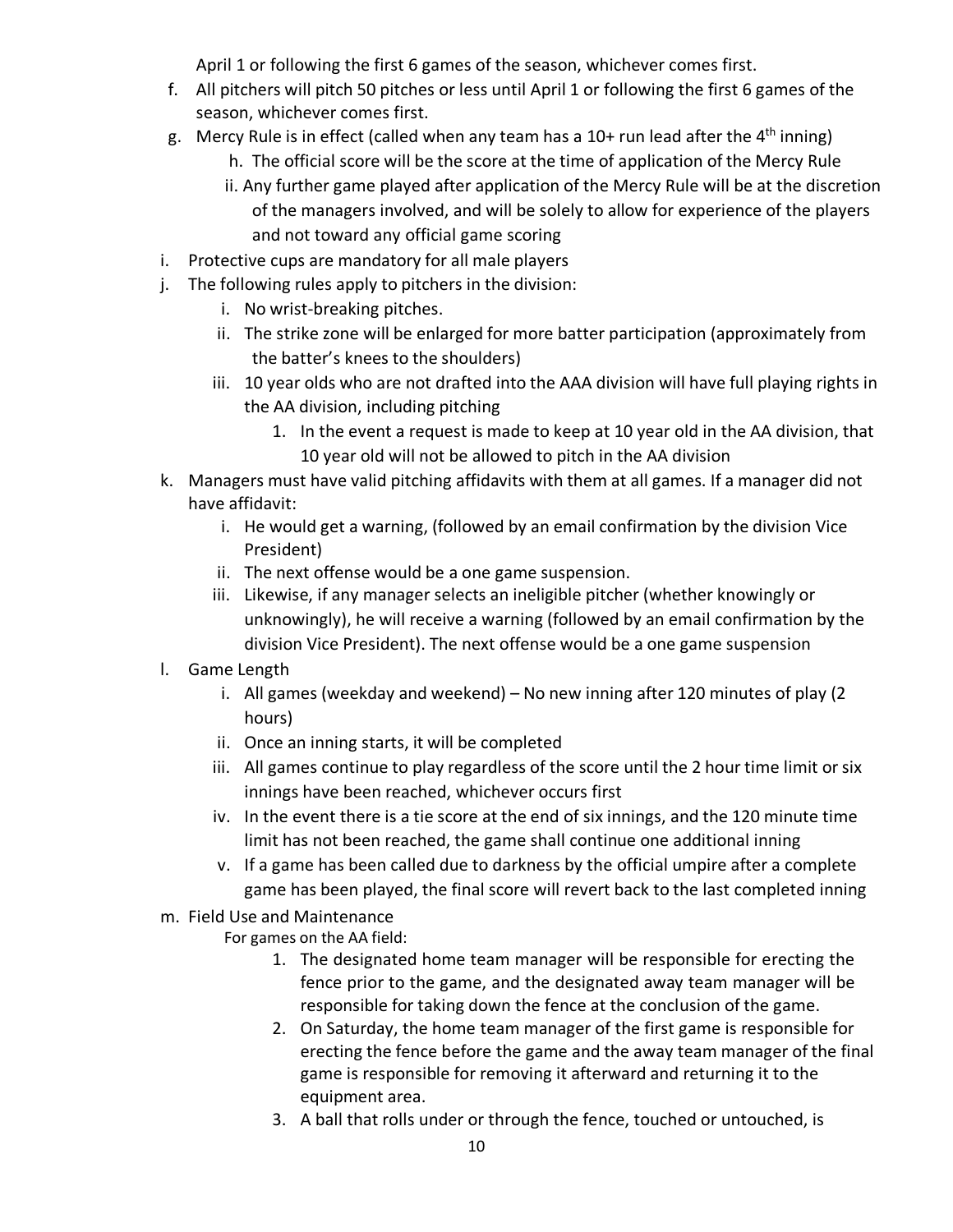considered a double.

- E. A Division Rules (In addition to Little League Rules) The purpose of the A Division is to provide a transitional step between Tee Ball and competitive baseball. It uses a combination of instruction and limited competition to better prepare players for later years of baseball.
	- a. A Reduced Impact Factor (RIF) ball #5 shall be used for both games and practices
	- b. Protective cups are mandator for all male players
	- c. A mechanical pitching machine will be mandatory for all teams. The machine will be positioned 38' from the point of home plate without exception
		- i. All coaches will be provided a pitching machine for practice purposes
		- ii. GNLL will maintain a "Game Machine" to be used ONLY for formal scheduled games by all teams in order to avoid the time and effort of switching pitching machines in game. Machine settings for each game will be agreed upon by the coaches prior to the game as either 4/2/4 or 4/3/4.
		- iii. Any coach operating the pitching machine will do so according to the manufacturer's specifications (https://s3.amazonaws.com/files.leagueathletics.com/Text/Documents/8977/9785 6.pdf) in order to ensure safety and proper development of the players.
		- iv. During the first half (50%) of the season, up to 2 coaches will be allowed in the outfield to provide instruction to the players, along with the coach operating the pitching machine. During the second half (50%) of the season, the only adult allowed in fair territory other than the umpire is the adult pitcher who is operating the pitching machine.
		- v. If a batted ball hits the pitching coach or the pitching machine, the ball is deemed a dead ball single and all baserunners are allowed to safely advance one base
		- vi. The adult operating the pitching machine shall not move from the area of the pitcher's mound while the ball is in play
		- vii. Coaching of the baserunner is permitted from the pitching mound
	- d. NO COACHES ARE PERMITTED DOWN THE BASELINES. When on defense, ALL coaches must be sitting in the dugout at all times unless there is an injured player or the umpire has called "time" (aside from Rule A(d) above).
	- e. Managers are to exchange a lineup, which includes infield positions prior to the fifth inning to comply with rule E(i), prior to the start of the game.
		- i. It is the opposing manager's responsibility to check the opposing team's lineup. Any discrepancies must be brought to the umpire and opposing manager's attention at the time of the infraction.
		- ii. This is not a protest-able infraction. A warning will be issued for the first offense (by the division Vice President, followed by an email confirmation). One game suspension for the second violation.
	- f. Upper division managers and/or coaches will umpire all A Division games
	- g. Fielders play in regular defensive positions
		- i. Once a fielder has been placed into a defensive position, they will remain in that same position for the remainder of the inning. If a player is injured or must use the restroom, the manager will insert a bench player into the vacated position until the original player can return. There will be no defensive "shifting" allowed.
		- h. The pitcher plays to the right or left of the pitching machine, and no closer to the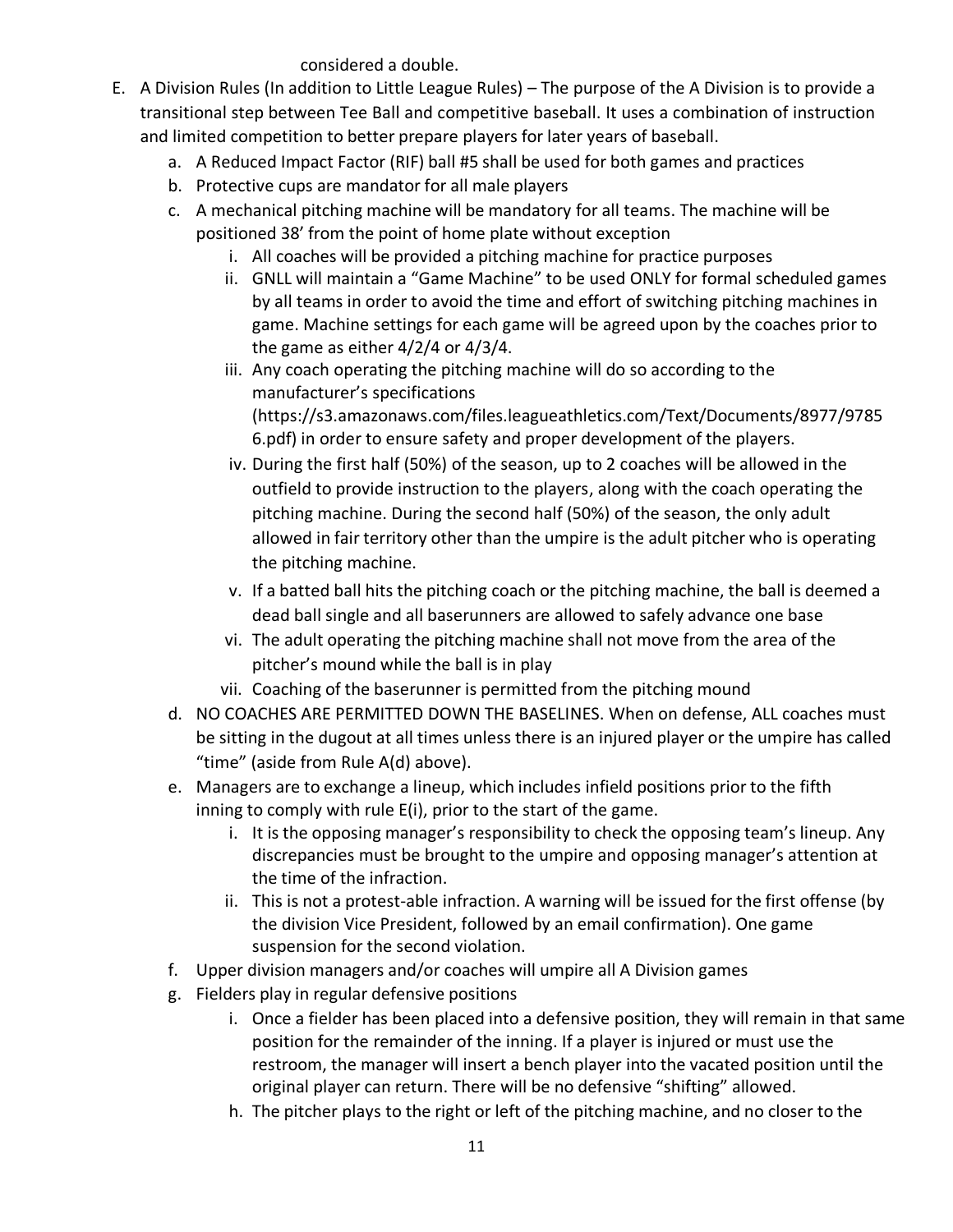batter than the front of the pitcher's mound within arm's length of the pitching machine

- ii. Each team provides its own catcher in full gear. All players playing the Catcher position will be required to crouch in the "catcher's position" to make an attempt to receive each pitched ball.
- iii. Outfielders will be required to play at least 10 feet back from the dirt of the infield
	- For the first 50% of the season, each team will play with four (4) outfielders to allow maximum participation.
		- If a team does not have sufficient players present at the game to allow for four (4) outfielders, they may play with only three (3).
	- For the second 50% of the season, each team will play with three (3) outfielders.
- i. Players may not play more than two (2) innings in the infield before the 4th inning, and will only be allowed to play one (1) additional inning in the infield before the end of the 6th inning.
	- All players must play infield twice by the fifth inning of each game
	- Additional innings may be played in the infield if a lack of players attending the game forces a manager to do so. In these cases, the manager must continue to rotate players to the full extent of his/her ability to do so, so as not to allow one (1) or more players to dominate infield play by playing first base and/or pitcher.
	- Infield positions for the purpose of this rule do not include Catcher
- i. No player shall sit on the bench for consecutive innings while the team is on the field
- j. No player shall sit on the bench for more than two innings total in any game
- k. Each player must be in the batting order line-up and teams must bat through the batting order. The inning is over when the offensive team scores 5 runs or the defensive team records 3 outs, whichever occurs first
- l. Each hitter will be allowed five (5) pitches on offense.
	- i. In the event the fifth pitch is fouled off by the hitter, the hitter will be allowed additional pitches until they either strike out or place the ball in play.
	- ii. In the umpire's discretion, a ball that is unhittable may not count against the hitter's five pitches according to this rule. The coach using the pitching machine will be subject to a 15 second rule to pitch theball as determined by the umpire.
		- 1. In the event of repeated delays, the coach will be provided 1 warning
		- 2. If the coach in questions continues to delay, the umpire will request a different coach run the machine and in their discretion will add 15 minutes to the end of the game
- m. No walks or advancement to first on hit by pitcher.
- n. Bunting is not permitted in the division
- o. When the batter hits a ball and it does not leave the infield, all base runners are not permitted to advance more than one base.
- p. When the batter strikes a ball and it travels into the outfield, the batter and any base runners may advance at their own risk until EITHER:
	- i. An infield position player makes an attempt to throw the ball to the pitcher when the pitcher is within the circle of the pitcher's mound; OR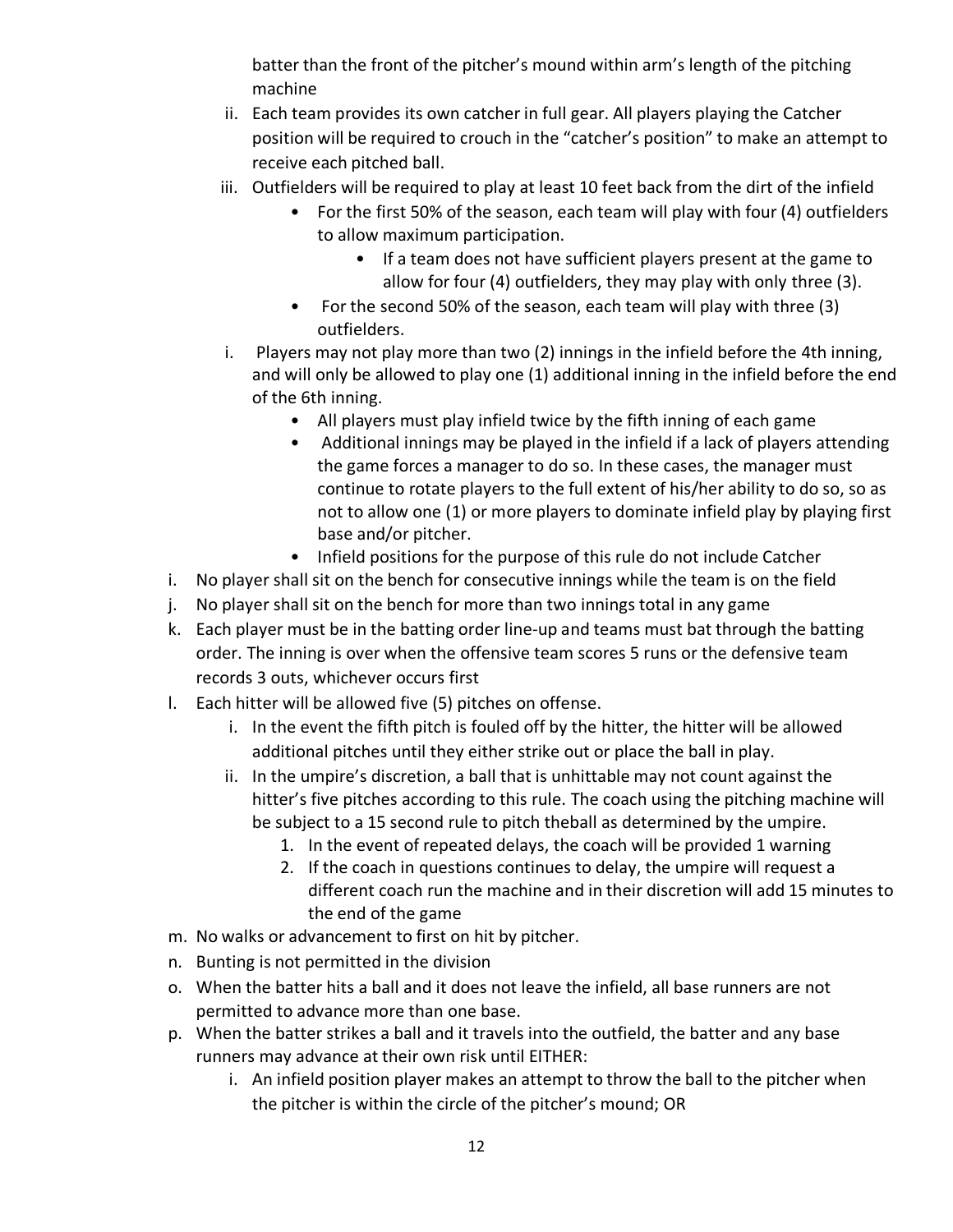- ii. The pitcher obtains possession of the ball within the circle of the pitcher's mound;
- iii. Judgment on infield control is in the umpire's discretion
- q. If, in the umpire's judgment, a baserunner has advanced at least halfway to the next base before a dead ball, the runner will be awarded the base. If, in the umpire's judgment, a baserunner has not advanced halfway to the next base before a dead ball, the runner must return to the previous base. On a batted ball put into play, all runners may advance at their own risk.
- r. If a baserunner takes a step back toward a base prior to the halfway point, he will not be permitted to advance and will be required to return to the prior base when the play has been called dead. If a baserunner takes a step back toward a base after the halfway point, that baserunner may return to the prior base or continue, but at his own risk. Judgment on whether or not runners have reached the halfway point is in the umpire's discretion.
- s. Baserunners are not to leave the base until the ball is hit. Stealing or advancement on passed balls by the catcher or overthrows back to the pitcher is not allowed.
- t. An "out is an out" as determined by the umpire
- u. Two adults may be base coaches at any time, however there must be at least one rostered adult coach in the dugout any time there are players present in the dugout
- v. For the first 50% of the games at the start of the season, score will not be kept and the games will not count to the season standings. For the other 50% of the games, score will be kept and the games will count toward the standings.
- w. The goal of the division is to have a system in place where there is an even opportunity for all players to gain infield and outfield players during games
- x. Games shall not exceed six (6) innings in length and are subject to the following time limits:
	- i. Games shall last 1 hour 45 minutes or 6 full innings, whichever occurs first
	- ii. Once an inning starts, it shall be completed
	- iii. If the last out is made by the home team while batting before the 90 minutes mark, the teams will play another inning.
- F. Tee Ball Division (In addition to Little League Rules) The purpose of the Tee Ball Division is to provide non-competitive instruction and enjoyment for players.
	- a. The respective team's managers and/or coaches will umpire all games. Every inning each team will bat through the batting order and all players shall play the field. After every three outs, the bases will be cleared. Games are three complete innings. All practices and games are to be no longer than one (1) hour in length. The score is not to be kept and there are no league standings or playoffs.
	- b. Managers and coaches may be on the field when their tam is on defense to assist their players.
	- c. No player is allowed to play pitcher, catcher or first base for more than one inning per game. A maximum of five (5) players are allowed to play the infield. Remaining players shall be appropriately positioned in the outfield. Players shall play regular baseball positions.
	- d. All batters shall hit off a batting tee for the first 4 games of the season After the first 4 games, coaches may attempt three pitches either underhand or overhand at the appropriate speed. At that time, if the batter does not strike the ball, the tee is placed back in front of the hitter. A batter cannot strike out and bunting is not permitted.
	- e. A player moved one (1) base at a time EXCEPT: